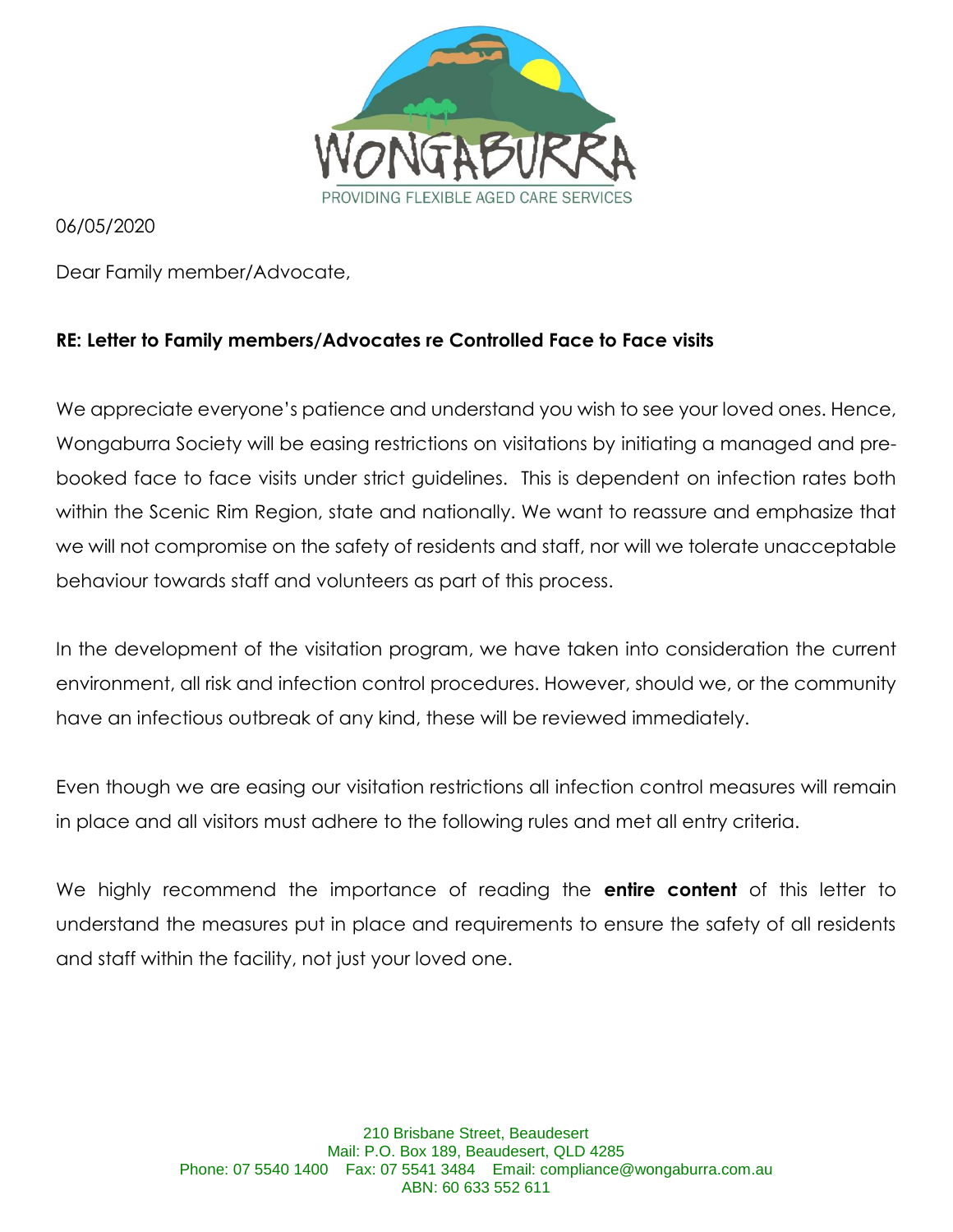# **Visitor Plan – 'The Protocols'**

# **Commencing May 13, 2020**

# Visiting Days and Hours are:

## **Hostel Area: Monday, Wednesday and Friday**

**Between 9:30am-11:30am and Between 1:30 pm-3:30 pm**

### **Nursing Home Area: Tuesday and Thursday**

**Between 9:30am-11:30am and Between 1:30 pm-3:30 pm**

- If applicable, the resident must have agreed for the visit to go ahead.
- All visits **must be pre-booked** during business hours.
- Bookings will commence on Friday 8th May by contacting 07 55401400
- Residents can only have one booked visit per day, which consists of a maximum of 2 visitors. Families must coordinate visits among themselves so there is no double booking, we will not mediate for families.
- Visitors can only book two visits in advance, not on the same week.
- All visits are of a 15-minute duration. Please come 10 minutes early to complete our Pre-entry Covid-19 Checklist and get your temperature checked.
- Unfortunately if you have not booked, there will be no visit and you will be turned away.
- If you are unable to make the visit, in consideration please call us soon as possible.

## **All visitors must:**

- Have a current flu vaccination and must provide evidence on entry
- Be well and not display any respiratory symptoms (cough, sore/scratchy throat, runny nose, shortness of breath). And did not have fever, night sweats or chills for the last 24 hours.
- Consent to have their temperature check and not have a temperature >37.5C
- Hand Sanitise or hand wash their hands-on entry
- Have had no contact with someone with cold like symptoms or COVID-19
- Strictly abide and practise social distancing at all times

#### **Visits:**

- All visits must occur in the designated visitation area
- A staff member or volunteer will take you to the designated visitation area
- All visitors are only to visit their loved one and not engage with other residents or staff
- All visitors must be over the age of 18
- All visitors will be screened on entry

210 Brisbane Street, Beaudesert Mail: P.O. Box 189, Beaudesert, QLD 4285 Phone: 07 5540 1400 Fax: 07 5541 3484 Email: compliance@wongaburra.com.au ABN: 60 633 552 611